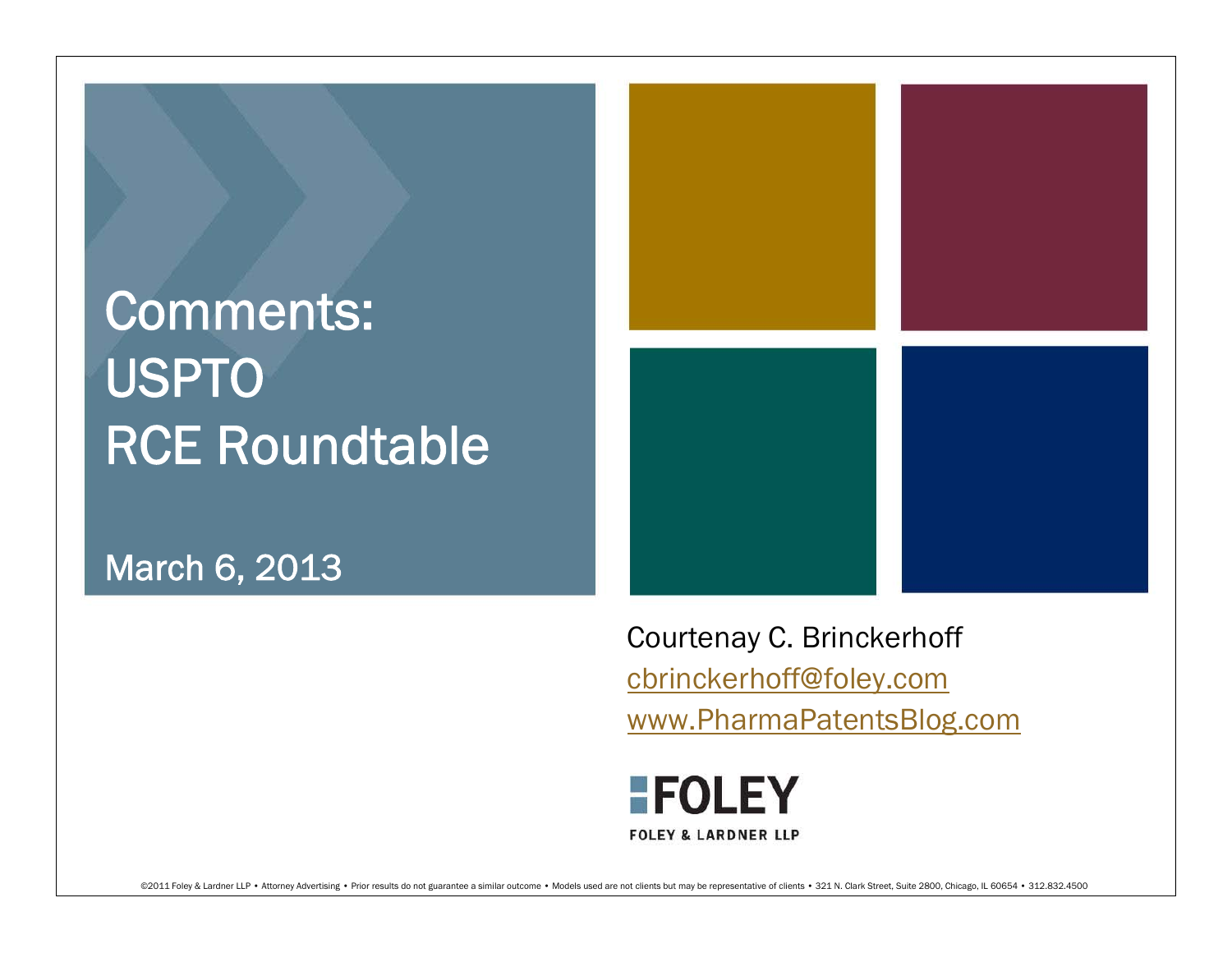### Disclaimer

My comments today do not necessarily reflect the views of Foley & Lardner LLP or its clients.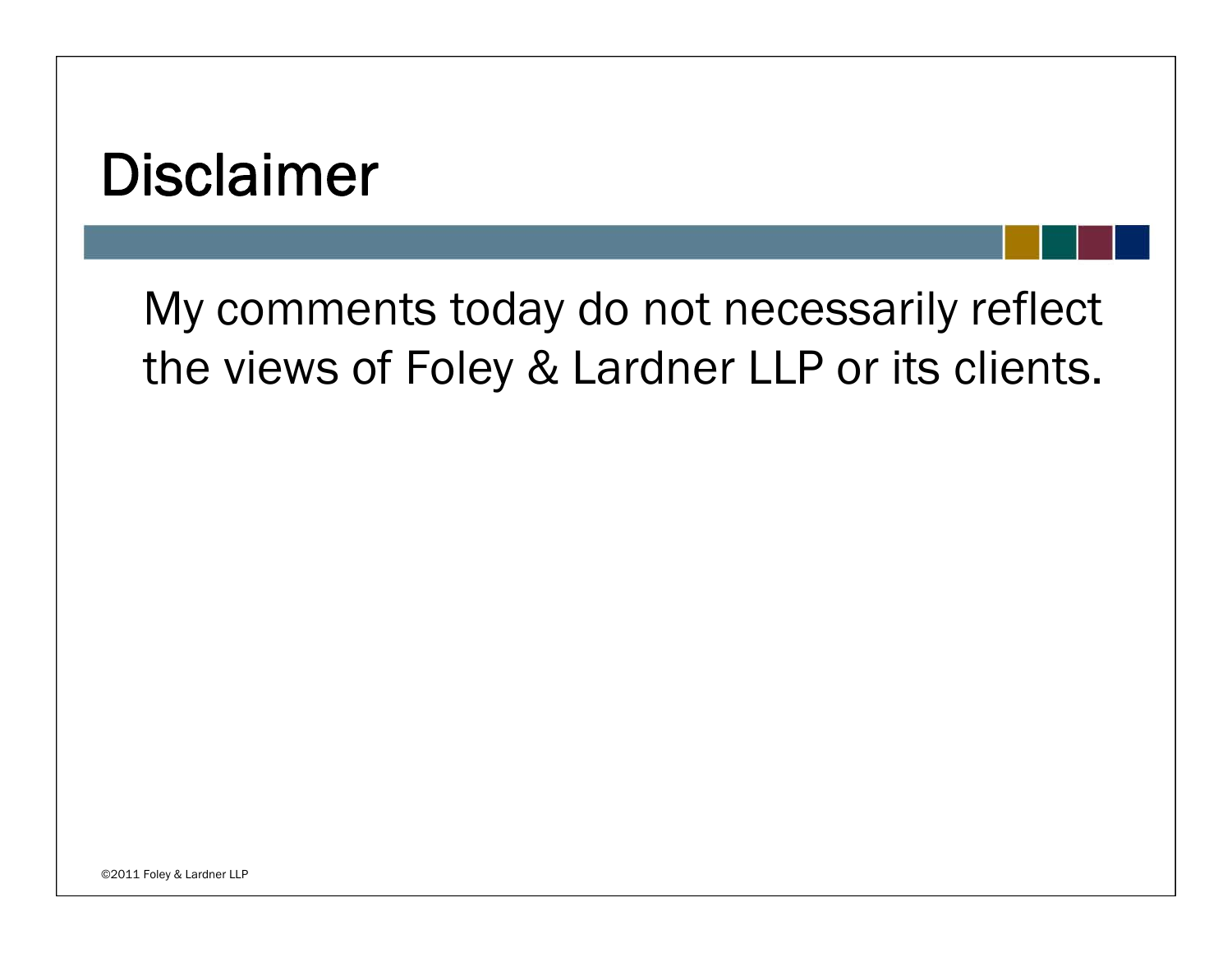# The Problem

- $\blacksquare$  In Group 1600, post-RCE delays of months to year<u>s</u> is not unusual
- $\mathbb{R}^3$  Long post-RCE delays interrupt prosecution midstream, creating inefficiencies
	- When the case is examined again, Examiners and Applicants have to spend more time reviewing the record
	- Previous understandings, nuances, may have been forgotten
	- Post-RCE delays after an interview drastically undermine the value of an interview
	- USPTO focus on backlog of unexamined applications loses sight of the fact that Applicants need granted patents in order support investment, commercialization, etc.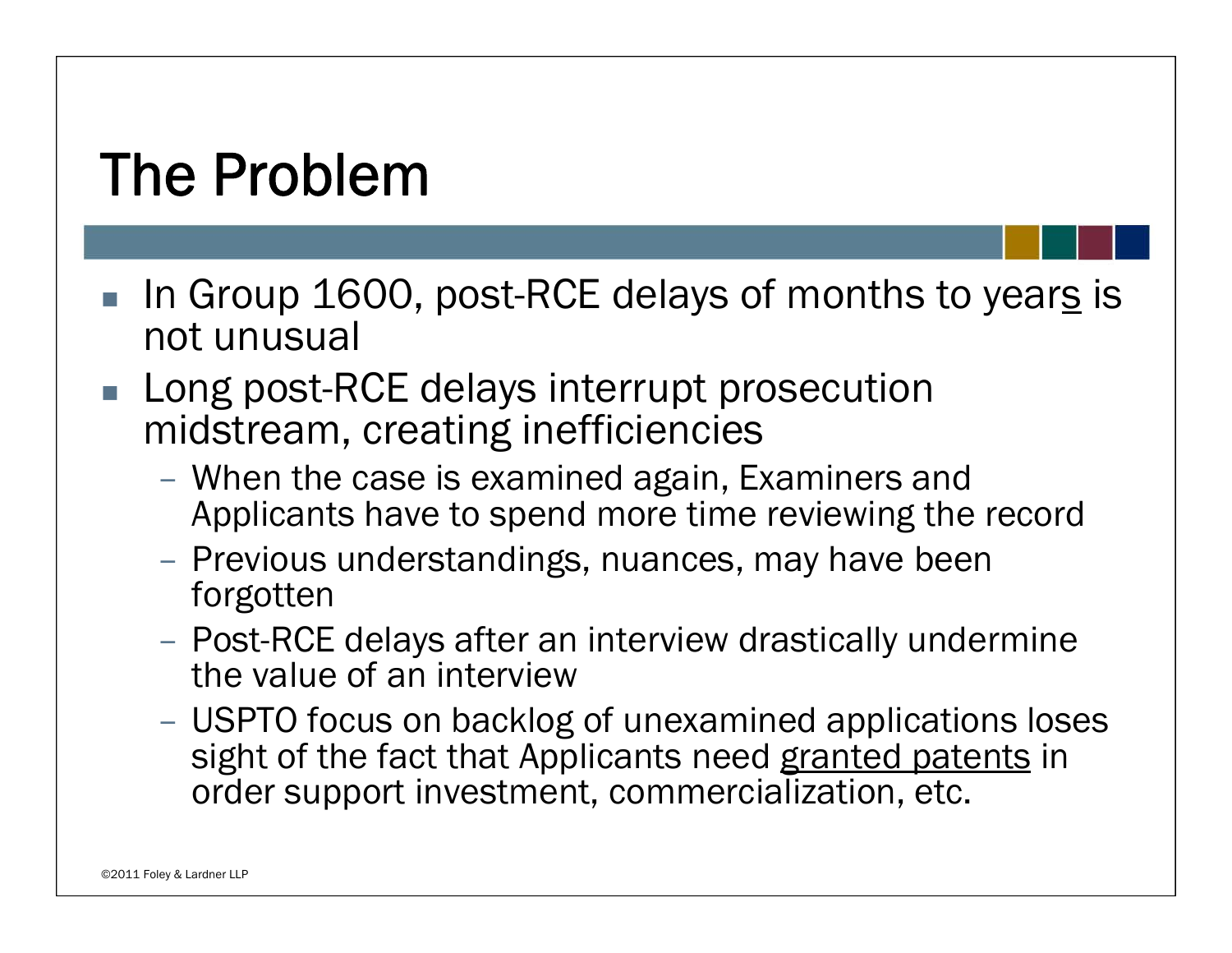# Why Are RCEs Filed?

To submit claim amendments/evidence to address a new rejection in a final Office Action

New rejection may have been triggered by:

- $\triangleright$  claim amendments that overcame previous rejections
	- $\blacktriangleright$ clarify claim scope in response to Examiner's claim construction
	- $\blacktriangleright$ clarify claim scope in response to 112 rejections
	- $\blacktriangleright$ added features from specification in response to prior art rejection
	- ⋗ added features from dependent claims in response to prior art rejection
		- $\triangleright$  Overcame 102 rejection, same art cited in new 103 rejection
		- $\triangleright$  Overcame first prior art rejection, new art cited in new rejection
- $\triangleright$  IDS submitted to cite references from corresponding foreign application or related US application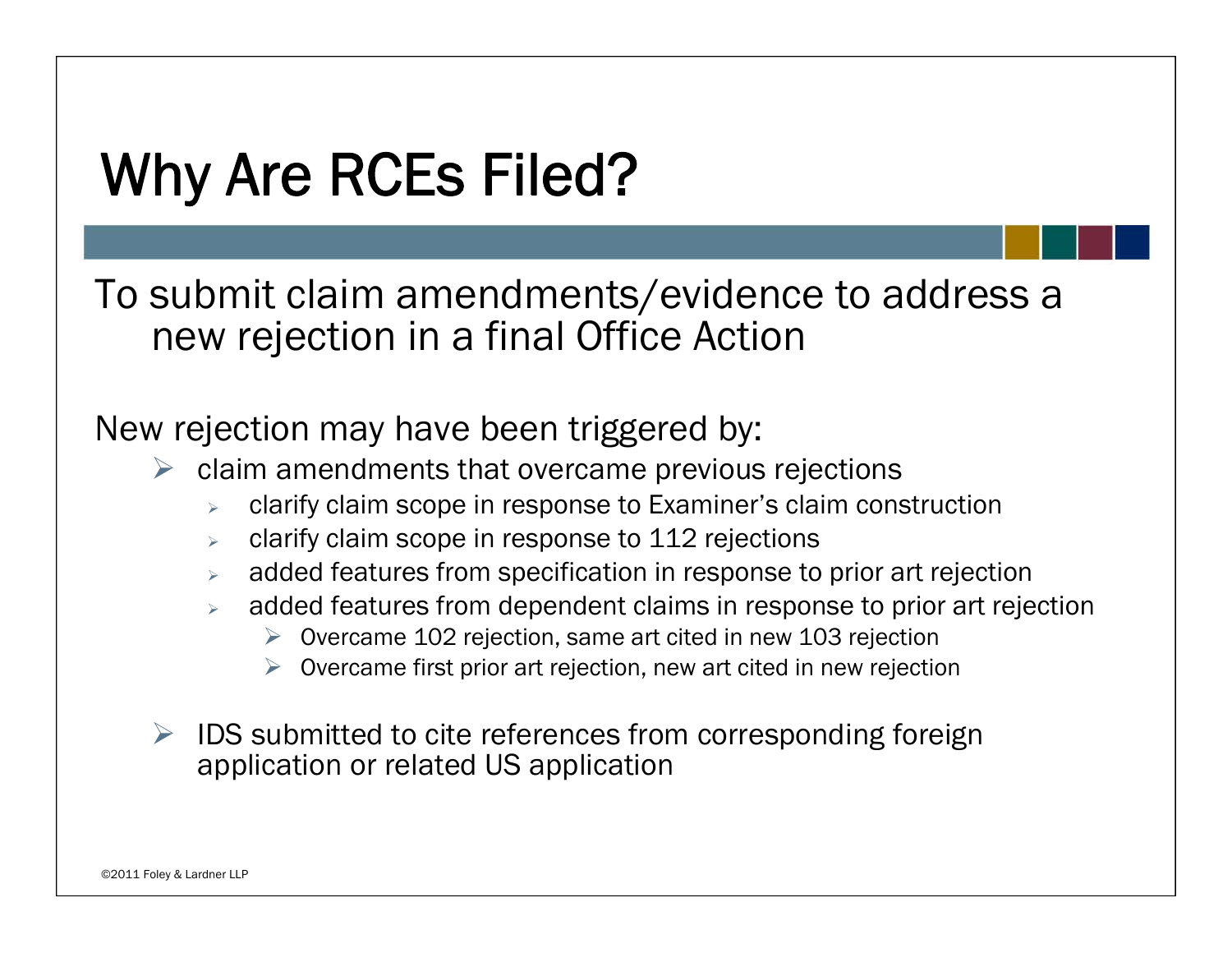## Why Are RCEs Filed?

To submit claim amendments/evidence to address a maintained rejection in a final Office Action

Amendments/evidence may not have been presented earlier because:

- $\blacktriangleright$ Applicant believed arguments/explanations would be sufficient
- $\blacktriangle$  Applicant did not understand Examiner's real concerns until final Office Action
- First Office Action raised numerous issues, final Office Action crystallized "sticking points"
- $\blacktriangleright$  Applicant is confident of patentability but believes that progress can be made with Examiner and wants to avoid costs/delays of appeal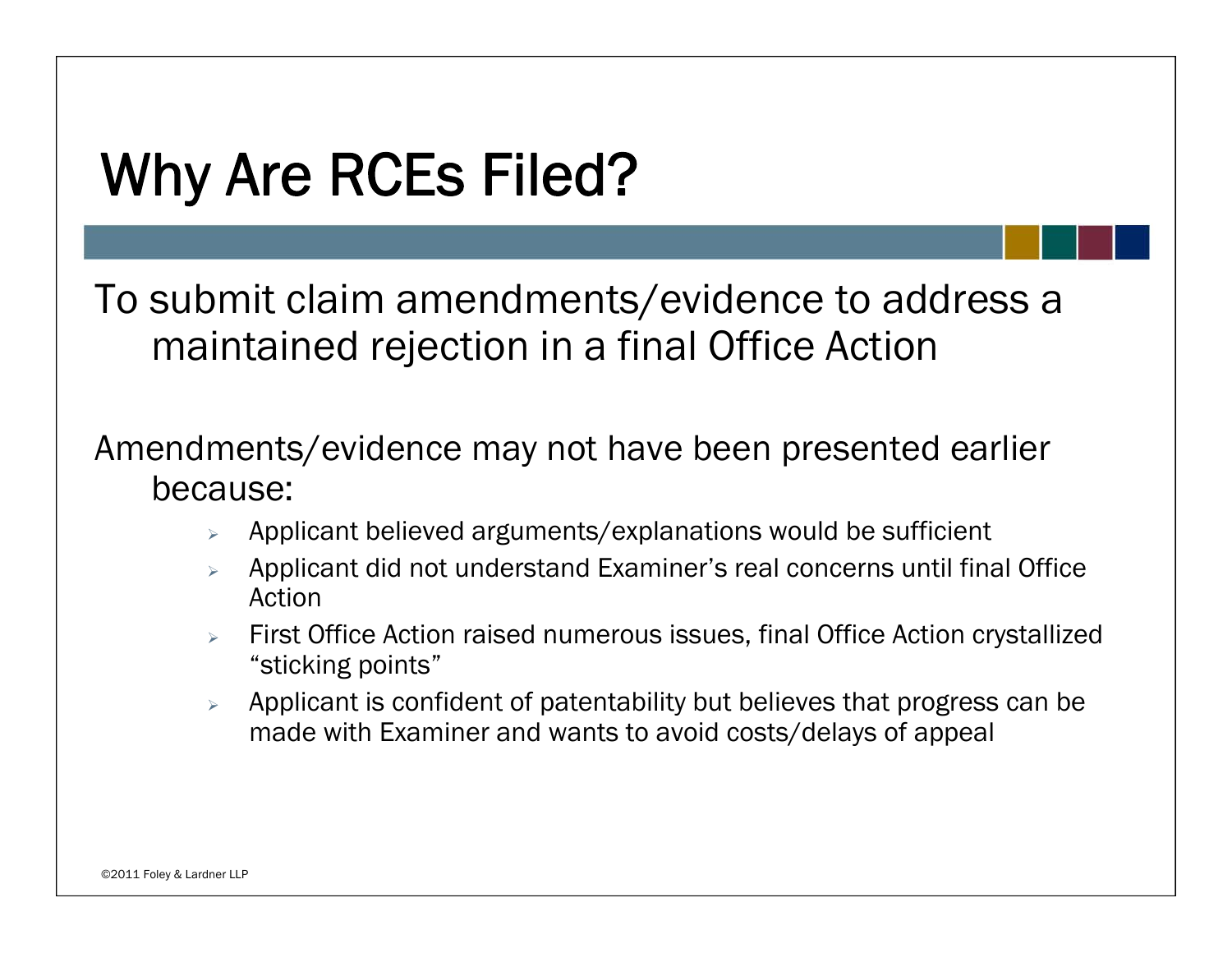# Why Are RCEs Filed?

To submit an IDS after a final Office Action

IDS Certification may not be possible if:

- $\triangleright$  Foreign agent/client did not forward references in time
- $\blacktriangleright$  References were cited in a related but not "corresponding" application
- $\triangleright$  Applicant cannot confirm that no person encompassed by Rule 56 was not previously aware of the references
- $\triangleright$  Applicant is correcting a defect in an earlier filed IDS (absent English translation, incomplete citation, etc.)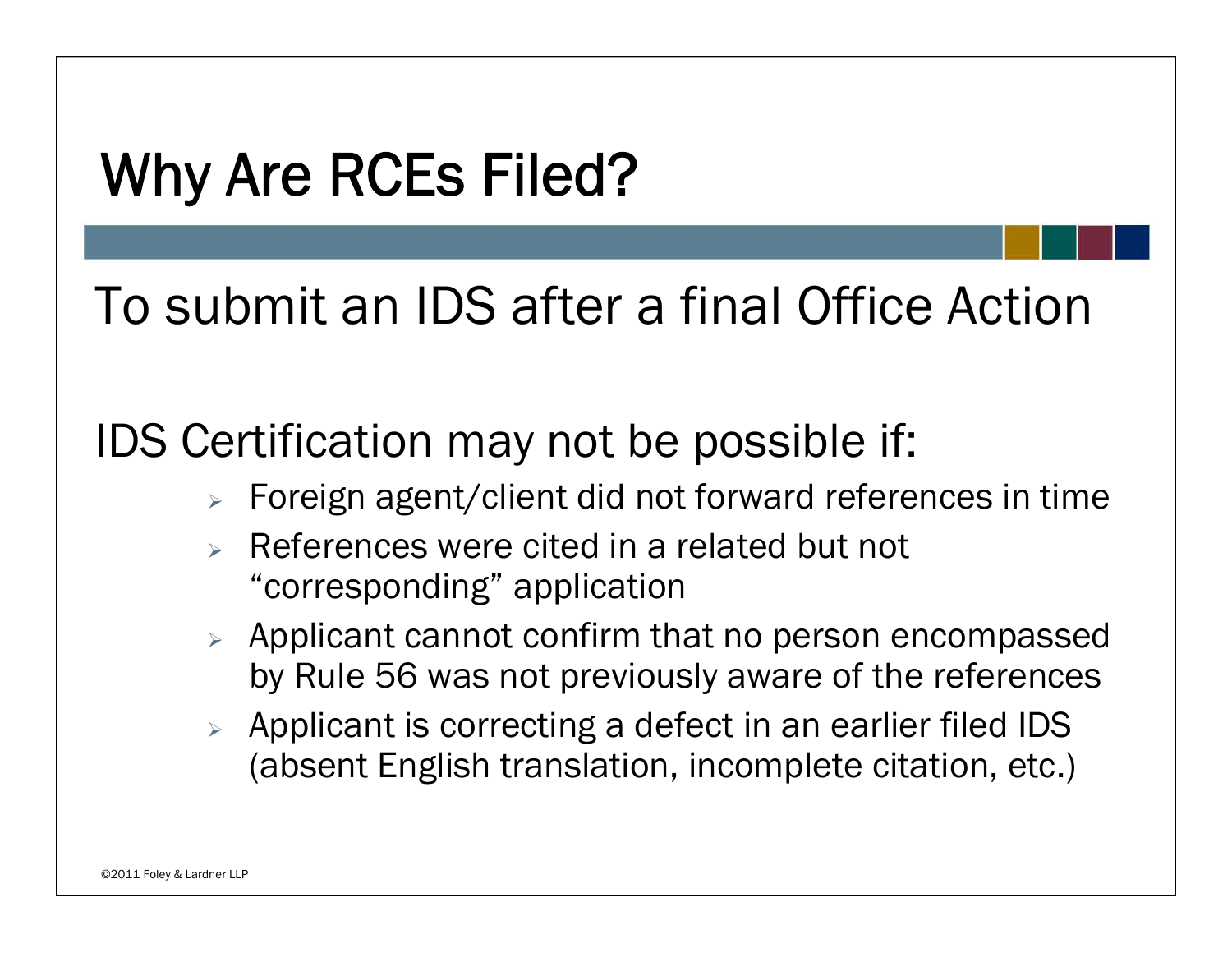### USPTO Rules/Practices That Lead To RCEs

### MPEP 706.07(a):

Permitting a new rejection in a final Office Action based on a reference submitted in an IDS

 $\triangleright$  The Applicant may have had no control over the timing of submission of the IDS (e.g., an IDS filed to cite a reference newly cited in a foreign application)

### MPEP 706.07(b):

Permitting a final Office Action as the first Office Action in a continuation or RCE

 $\triangleright$  This likely will lead to a further continuation or RCE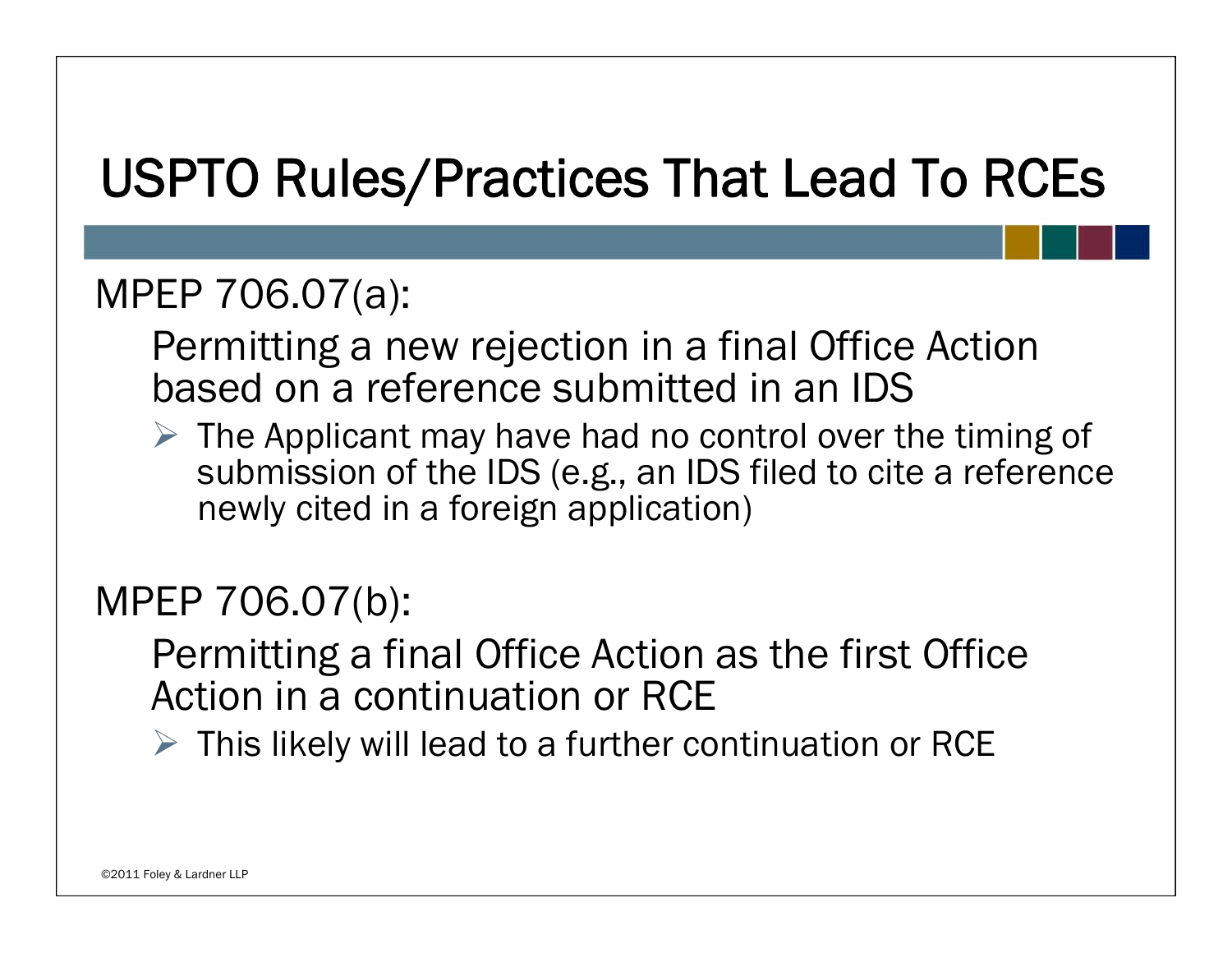### USPTO Rules/Practices That Lead To RCEs

Routinely making the second Office Action final, contrary to this guidance in MPEP 706.07

While the rules no longer give to an applicant the right to "amend as often as the examiner presents new references or reasons for rejection," present practice does not sanction hasty and ill-considered final rejections. The applicant who is seeking to define his or her invention in claims that will give him or her the patent protection to which he or she is justly entitled should receive the cooperation of the examiner to that end, and not be prematurely cut off in the prosecution of his or her application. But the applicant who dallies in the prosecution of his or her application, resorting to technical or other obvious subterfuges in order to keep the application pending before the primary examiner, can no longer find a refuge in the rules to ward off a final rejection.

Examiners in other patent offices (EPO, CA, AU) seem to use more discretion before closing prosecution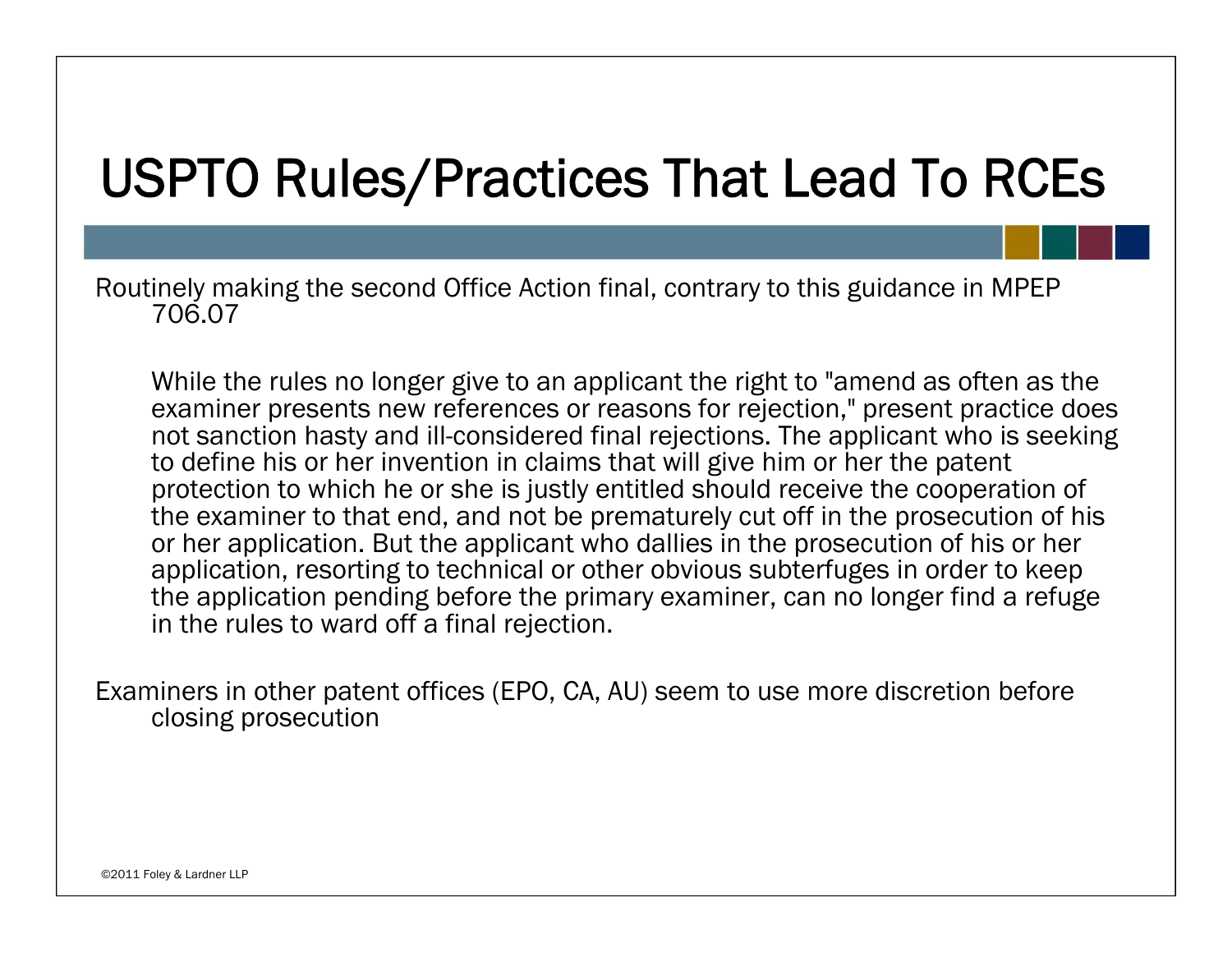### USPTO Rules/Practices That Lead To RCEs

#### MPEP 609.05(a):

- Permitting an Examiner to refuse to consider a reference listed in an IDS if an incorrect or incomplete citation was provided, even if a copy of the reference was provided.
- $\triangleright$  While the Applicant should be required to supply a full/correct citation, because a copy of the reference was submitted, the Examiner should have considered it

Final Office Action or Ex Parte Quayle Action noting defect in previous IDS

- $\triangleright$  Could Examiner call the Applicant to provide an opportunity to correct the IDS before a final Office Action is issued?
- $\triangleright$  Could a corrective IDS be considered without an RCE?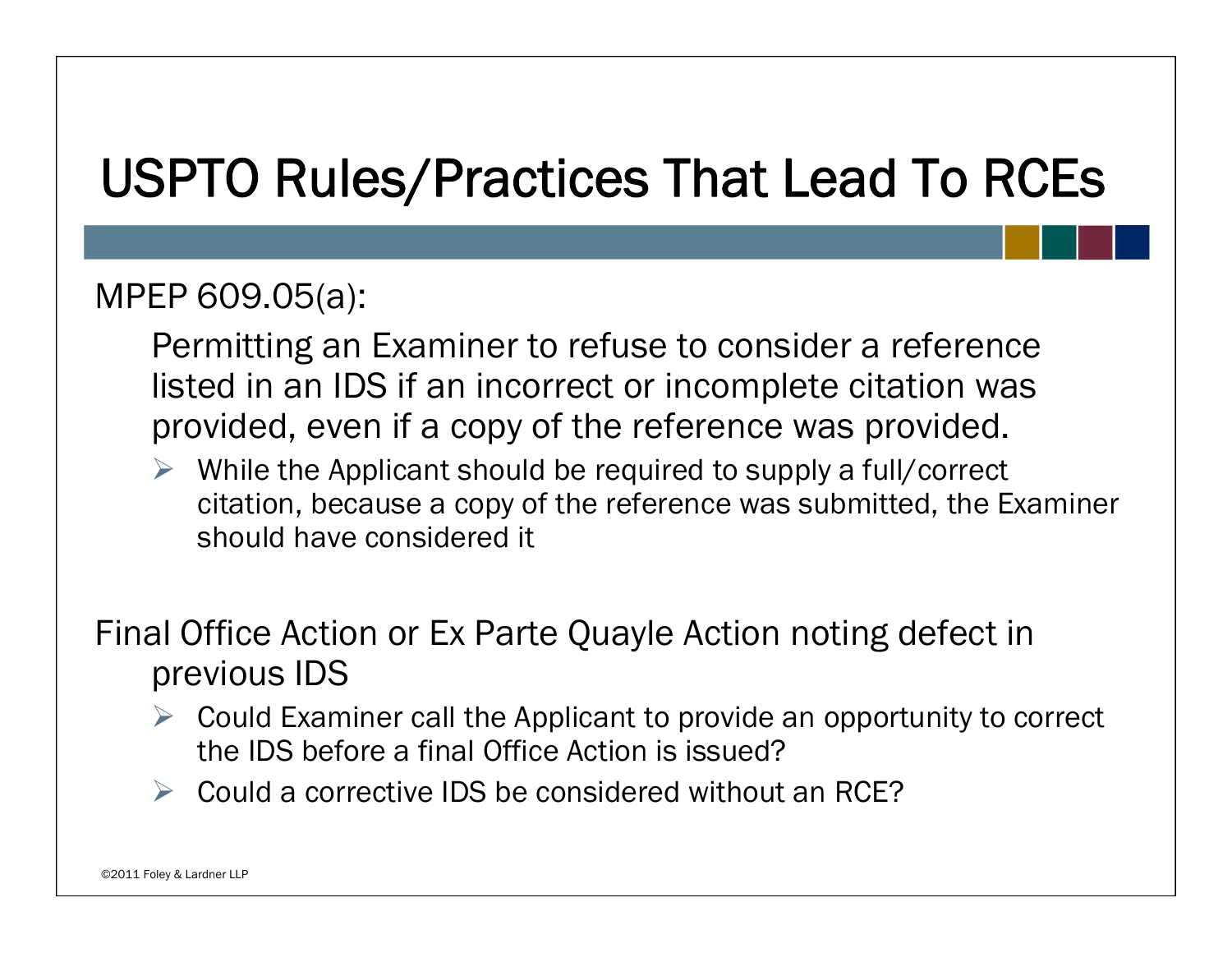## Possible Solutions

- More uniform implementation of After-Final Consideration Pilot program
- More guidance on when amendments/evidence should be entered after final
	- $\blacktriangleright$ if responsive to a new rejection in a final Office Action
	- $\blacktriangleright$ if pursuant to an Interview
- $\triangleright$  Revisions to IDS rules to permit corrections of bona fide attempts to comply with requirements
- $\triangleright$  Identify and correct outlier examiner behavior using Quality Index Report (QIR) metric
	- $\blacktriangleright$  USPTO has proposed that RCEs > 10% total "would indicate a quality concern"